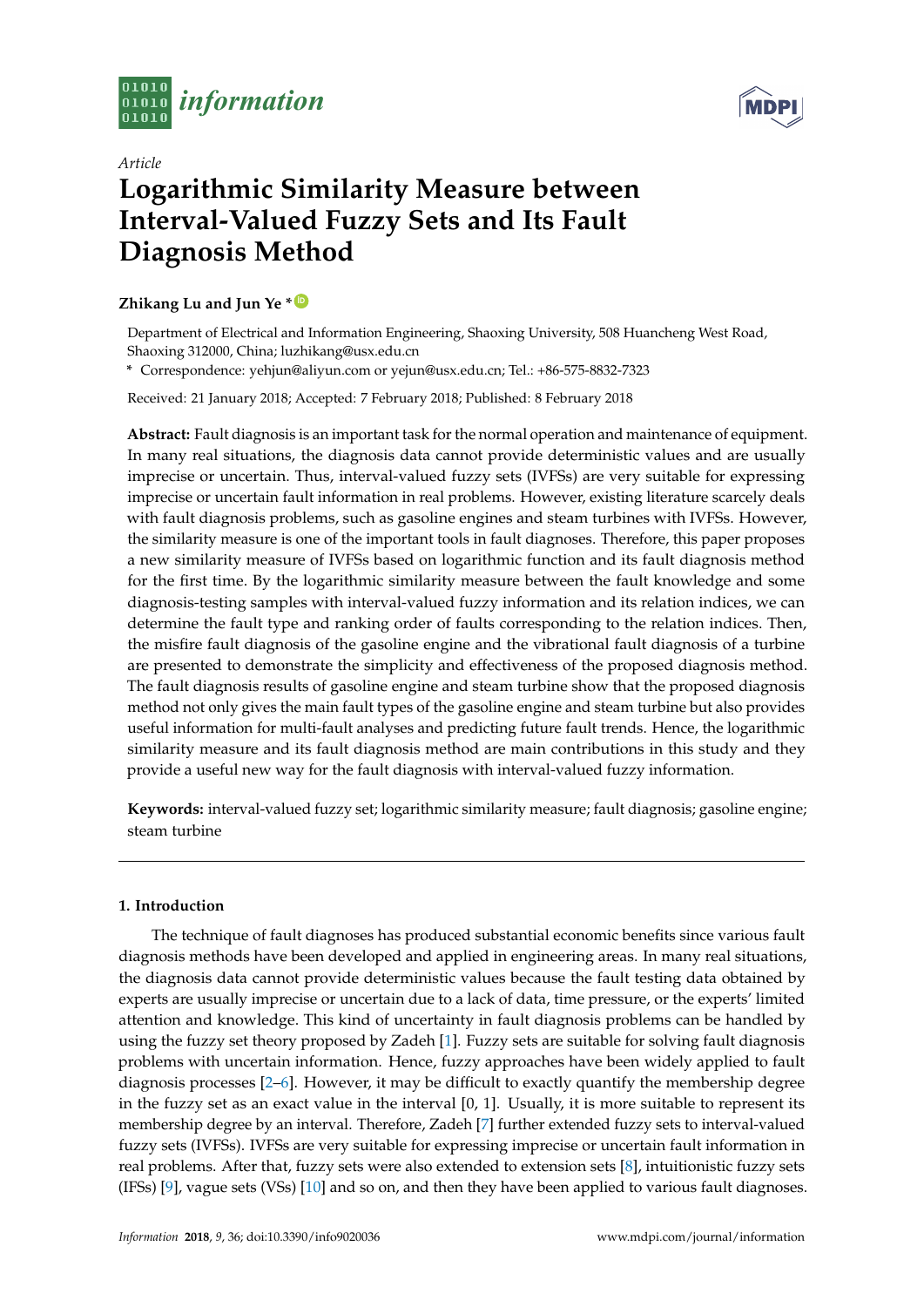For instance, Wang [\[11\]](#page-10-7) applied extension theory to the vibration fault diagnosis of generator sets. Then, Ye [\[12\]](#page-10-8) applied extension theory to the misfire fault diagnosis of gasoline engines. Under VS environment, Ye et al. [\[13\]](#page-10-9) presented the vibrational fault diagnosis method of steam turbine based on the similarity measure of VSs. Further, Ye [\[14\]](#page-10-10) proposed a vibrational fault diagnosis method of steam turbine based on the fuzzy cross entropy measure of VSs. Based on the cosine of the included angle between two vectors, Lu and Ye [\[15\]](#page-10-11) put forward a similarity measure with the weight of cosine similarity measures (CSMs) between VSs and applied it to the vibrational fault diagnosis of steam turbine. Furthermore, Shi and Ye [\[16\]](#page-10-12) indicated some insufficiency of existing CSMs and further presented an improved CSM of VSs by considering the degree of hesitation and applied it to the vibrational fault diagnosis of the steam turbine. Because a neutrosophic number [\[17\]](#page-10-13) is composed of its determinate and indeterminate parts and considered as a changeable interval number/uncertain interval number, Kong et al. [\[17\]](#page-10-13) also put forward the misfire fault diagnosis method of gasoline engines by using the cosine function-based similarity measures of neutrosophic numbers. Ye [\[18\]](#page-10-14) further proposed fault diagnosis methods of steam turbine based on the exponential similarity measure of neutrosophic numbers. As the extension of IFS, a single-valued neutrosophic set (SVNS) can be described independently by truth, indeterminacy, and falsity membership degrees. Thus, the cosine and tangent similarity measures of SVNSs [\[19](#page-11-0)[,20\]](#page-11-1) have been proposed and applied to the misfire fault diagnosis of the gasoline engine and the vibrational fault diagnosis of steam turbine under single-valued neutrosophic environment.

It is clear that the similarity measure is one of important tools in pattern recognition and fault diagnoses. However, existing literature scarcely deals with fault diagnosis problems, such as the gasoline engine and steam turbine, under interval-valued fuzzy environment. Furthermore, there is not any logarithmic similarity measure in existing research. Since IVFSs are more suitable for the expression of fault information in fault diagnosis problems, such as the misfire fault diagnosis of gasoline engine and the vibrational fault diagnosis of steam turbine with interval-valued fuzzy information [\[14,](#page-10-10)[16,](#page-10-12)[17\]](#page-10-13). Motivated by both logarithmic function and a distance measure, this paper proposes a new similarity measure of IVFSs by combining the logarithmic function with the distance measure (so-called logarithmic similarity measure) and its fault diagnosis method for both the misfire fault diagnosis of the gasoline engine and the vibrational fault diagnosis of the steam turbine under interval-valued fuzzy environment.

Since the logarithmic similarity measure and its fault diagnosis method are presented for the first time, they are the main contributions in this study. However, the proposed fault diagnosis method provides a new way for the fault diagnosis with interval-valued fuzzy information.

The remainder of this paper is structured as follows. Section [2](#page-1-0) presents a new similarity measure of IVFSs based on logarithmic function and a distance measure, which is called the logarithmic similarity measure (LSM) of IVFSs, and investigates its properties. In Section [3,](#page-3-0) a fault diagnosis method is established based on the proposed LSM of IVFSs and used for the misfire fault diagnosis of the gasoline engine and the vibrational fault diagnosis of the steam turbine under interval-valued fuzzy environment to demonstrate the simplicity and effectiveness of the developed fault diagnosis method. Section [4](#page-9-0) gives conclusions and a future research direction.

#### <span id="page-1-0"></span>**2. LSM between IVFSs**

In this section, we propose the similarity measure of IVFSs based on the logarithmic function and distance measure.

In the real world, it is difficult for an expert to exactly quantify the membership degree of the fuzzy set as an exact number in the interval [0, 1]. Usually, it is more suitable to represent its membership degree by an interval. Thus, Zadeh [\[7\]](#page-10-3) proposed the concept of an IVFS.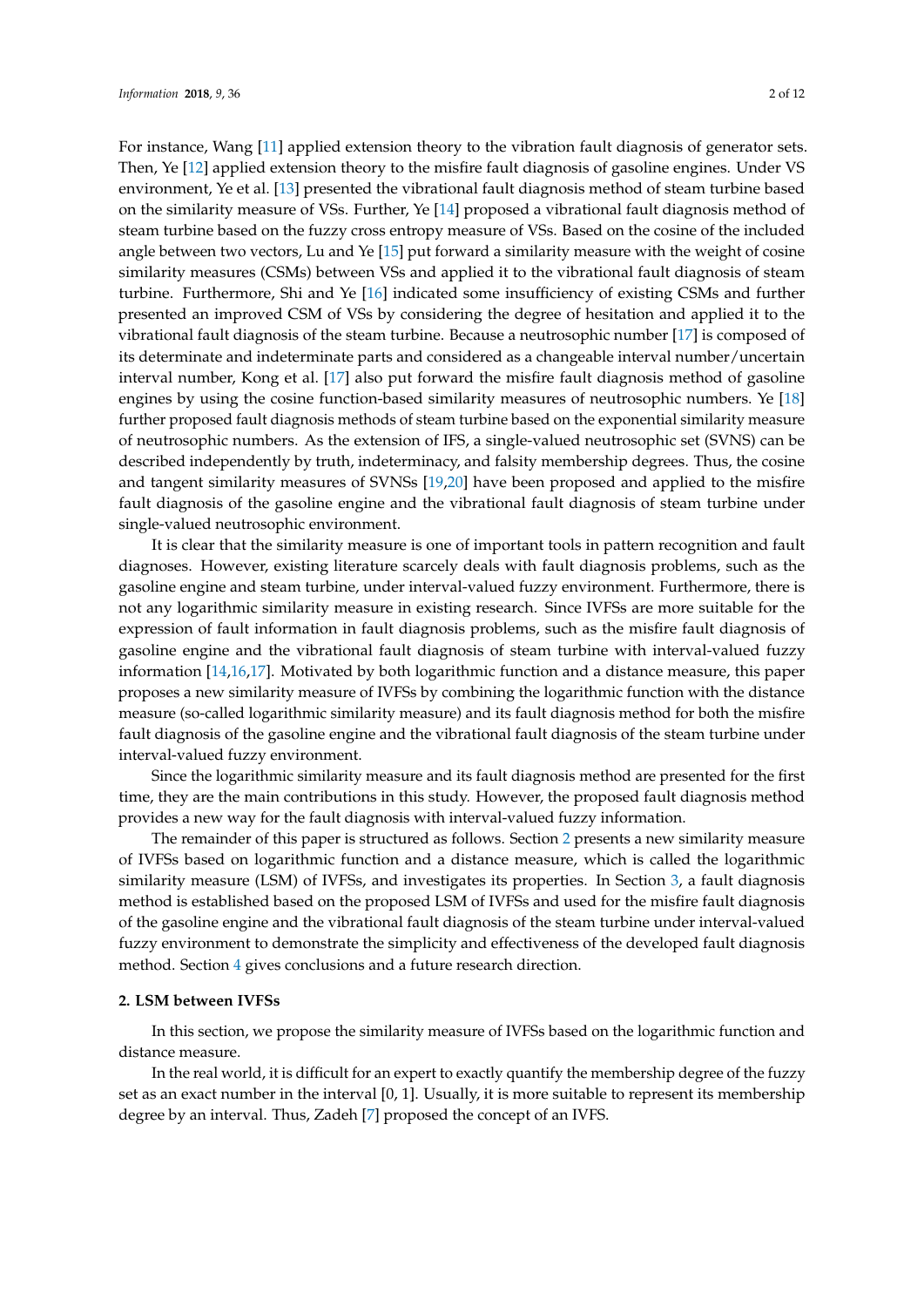**Definition 1 [\[7\]](#page-10-3).** *An IVFS A in the universe of discourse X is given by*

$$
A = \left\{ \left\langle x, \left[ \mu_A^L(x), \mu_A^U(x) \right] \right\rangle \middle| x \in X \right\},\
$$

where  $\mu_A^L(x)$ :  $X \to [0, 1]$  and  $\mu_A^U(x)$ :  $X \to [0, 1]$  are called the lower limit of membership degree and *the upper limit of membership degree of the element x to the set A, respectively, such that the condition*  $0 \leq \mu_A^L(x) \leq \mu_A^U(x) \leq 1$ . For convenience, a basic element in the IVFS A is denoted by  $\tilde{a} = [\mu_A^L(x), \mu_A^U(x)]$ *for short, which is called an interval-valued fuzzy element (IVFE).*

Let two IVFSs be  $A = \{ \langle x_i, [\mu_A^L(x_i), \mu_A^U(x_i)] \rangle | x_i \in X \}$  and  $B = \{ \langle x_i, [\mu_B^L(x_i), \mu_B^U(x_i)] \rangle | x_i \in X \}$ in the universe of discourse  $X = \{x_1, x_2, \dots, x_n\}$ . Then, LSM between *A* and *B* can be defined as follows:

$$
M(A,B) = \frac{1}{n} \sum_{i=1}^{n} \log_2 \left[ 2 - \frac{(|\mu_A^L(x_i) - \mu_B^L(x_i)| + |\mu_A^U(x_i) - \mu_B^U(x_i)|)}{2} \right].
$$
 (1)

Obviously, LSM should satisfy the following properties (P1)–(P4):

- $(P1)$   $0 \leq M(A, B) \leq 1$ ;
- (P2)  $M(A, B) = 1$  if and only if  $A = B$ ;
- (P3)  $M(A, B) = M(B, A);$
- (P4) If *C* is an IVFS in *X* and  $A \subseteq B \subseteq C$ , then  $M(A, C) \leq M(A, B)$  and  $M(A, C) \leq M(B, C)$ .

#### **Proof**

- (P1) Since the value of  $log_2(x)$  for  $x \in [1, 2]$  lies within [0, 1], the similarity measure value based on the logarithmic function also lies within [0, 1]. Hence, there is  $0 \le M(A, B) \le 1$ .
- (P2) For any two IVFSs A and B, if  $A = B$ , this implies  $\mu_A^L(x_i) = \mu_B^L(x_i)$  and  $\mu_A^U(x_i) = \mu_B^U(x_i)$ for  $i = 1, 2, ..., n$  and  $x_i \in X$ . Thus, there are  $\left|\mu_A^L(x_i) - \mu_B^L(x_i)\right| = 0$  and  $\left|\mu_A^U(x_i) - \mu_B^U(x_i)\right| = 0$ . Hence  $M(A, B) = 1$ .

If  $M(A, B) = 1$ , this implies  $|\mu_A^L(x_i) - \mu_B^L(x_i)| = 0$  and  $|\mu_A^U(x_i) - \mu_B^U(x_i)| = 0$  for  $i = 1, 2, ..., n$ and  $x_i \in X$  since  $\log_2(2) = 1$ . Then, there are  $\mu_A^L(x_i) = \mu_B^L(x_i)$  and  $\mu_A^U(x_i) = \mu_B^U(x_i)$  for  $i = 1, 2, \ldots$ , *n* and  $x_i \in X$ . Hence  $A = B$ .

(P3) The proof is straightforward.

 $\overline{\phantom{a}}$ 

(P4) If  $A \subseteq B \subseteq C$ , then this implies  $\mu_A^L(x_i) \leq \mu_B^L(x_i) \leq \mu_C^L(x_i)$  and  $\mu_A^U(x_i) \leq \mu_B^U(x_i) \leq \mu_C^U(x_i)$  for  $i = 1, 2, \dots, n$  and  $x_i \in X$ . Then, we have the following relations:

$$
\begin{aligned} \left| \mu_A^L(x_i) - \mu_B^L(x_i) \right| &\leq \left| \mu_A^L(x_i) - \mu_C^L(x_i) \right|, \left| \mu_B^L(x_i) - \mu_C^L(x_i) \right| &\leq \left| \mu_A^L(x_i) - \mu_C^L(x_i) \right|, \\ \left| \mu_A^U(x_i) - \mu_B^U(x_i) \right| &\leq \left| \mu_A^U(x_i) - \mu_C^U(x_i) \right| \text{ and } \left| \mu_B^U(x_i) - \mu_C^U(x_i) \right| &\leq \left| \mu_A^U(x_i) - \mu_C^U(x_i) \right|. \end{aligned}
$$

Hence,  $M(A, C) \leq M(A, B)$  and  $M(A, C) \leq M(B, C)$  since the logarithmic measure function is a decreasing function with the increase of the distance  $(|\mu_A^L(x_i) - \mu_B^L(x_i)| + |\mu_A^U(x_i) - \mu_B^U(x_i)|)/2$ .

Therefore, the proofs of these properties are finished.  $\Box$ 

Usually, one considers the importance of each element  $x_i$  for  $x_i \in X$ . Assume that the weight of an element  $x_i$  is  $w_i$  ( $i = 1, 2, ..., n$ ) with  $w_i \in [0, 1]$  and  $\sum_{i=1}^n w_i = 1$ . Thus, we can introduce the following weighted LSM between IVFSs *A* and *B*:

$$
M_w(A,B) = \sum_{i=1}^n w_i \log_2 \left[ 2 - \frac{(|\mu_A^L(x_i) - \mu_B^L(x_i)| + |\mu_A^U(x_i) - \mu_B^U(x_i)|)}{2} \right].
$$
 (2)

Especially when  $w_i = 1/n$  for  $i = 1, 2, \ldots, n$ , Equation (2) is reduced to Equation (1). Similarly, the weighted LSM also satisfies the following properties (P1)–(P4):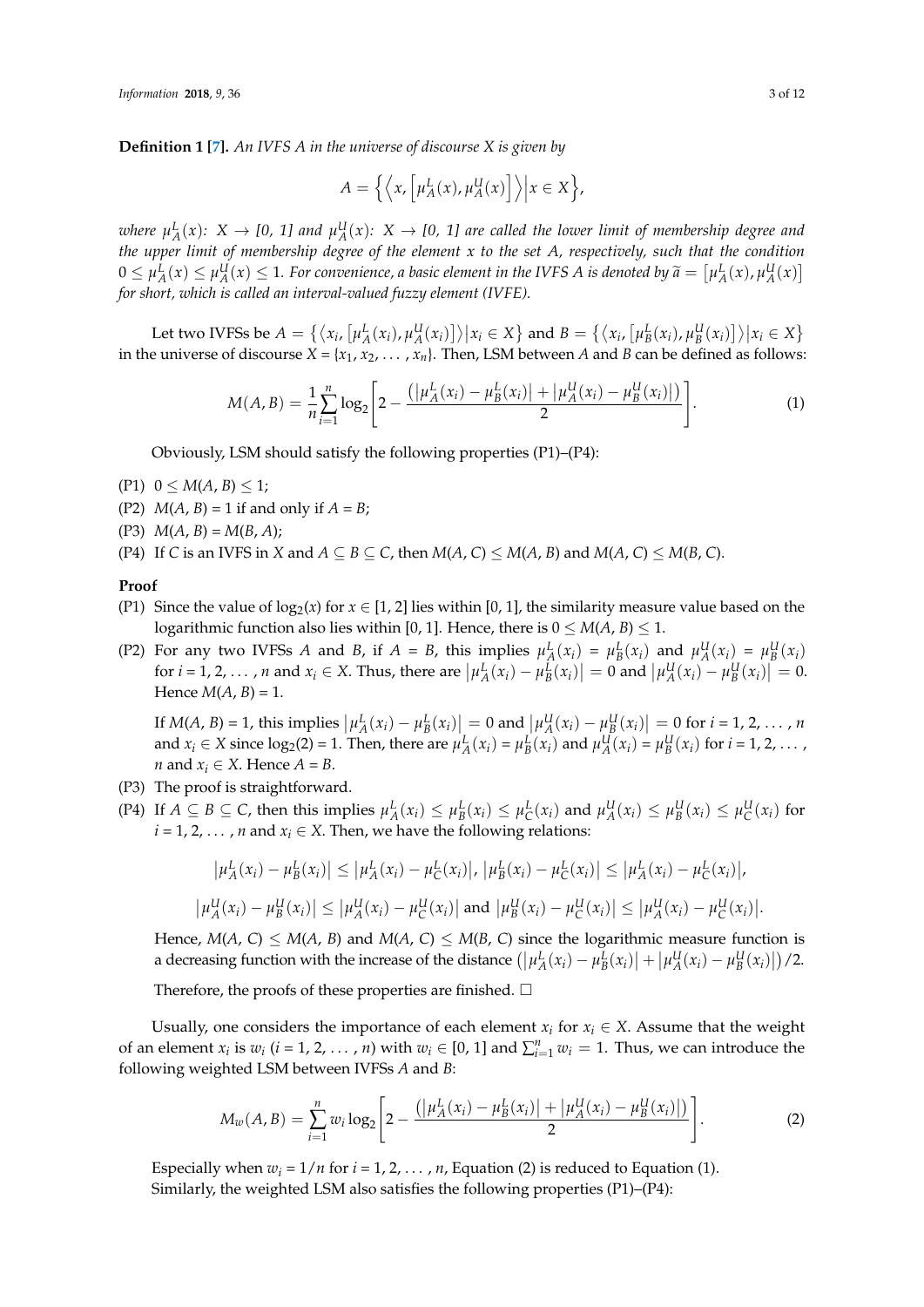- $(P1)$   $0 \leq M_w(A, B) \leq 1;$
- (P2)  $M_w(A, B) = 1$  if and only if  $A = B$ ;
- (P3)  $M_w(A, B) = M_w(B, A);$
- (P4) If C is an IVFS in X and  $A \subseteq B \subseteq C$ , then  $M_w(A, C) \le M_w(A, B)$  and  $M_w(A, C) \le M_w(B, C)$ .

By the above similar proofs, we can verify these properties  $(P1)$ – $(P4)$ , which are not repeated here.

### <span id="page-3-0"></span>**3. Fault Diagnosis Method Based on the Proposed LSM and Its Applications**

#### *3.1. Fault Diagnosis Method*

In this subsection, we develop a fault diagnosis method by using the proposed LSM of IVFSs.

For a fault diagnosis problem, assume that a set of *m* fault patterns (fault knowledge) is  $K = \{K_1, K_2\}$ *K*<sub>2</sub>, ..., *K*<sub>*m*</sub>} and a set of *n* fault characteristics (attributes) is  $A = \{A_1, A_2, \ldots, A_n\}$ . Then the fault information of a fault pattern  $K_k$   $(k = 1, 2, ..., m)$  with respect to a fault characteristic  $A_i$   $(i = 1, 2, ..., n)$ is represented by an IVFS  $K_k$   $(k = 1, 2, \ldots, m)$ :

$$
K_k = \left\{ \left\langle A_i, \left[ \mu_{K_k}^L(A_i), \mu_{K_k}^U(A_i) \right] \right\rangle \middle| A_i \in A \right\}.
$$

Then, the information of a testing sample is represented by an IVFS *Kts*:

$$
K_{ts} = \left\{ \left\langle A_{i}, \left[ \mu_{K_{ts}}^{L}(A_{i}), \mu_{K_{ts}}^{U}(A_{i}) \right] \right\rangle \middle| A_{i} \in A \right\}.
$$

The similarity measure value  $S_k$  ( $k = 1, 2, ..., m$ ) can be obtained by the following LSM between  $K_{ts}$  and  $K_k$ :

$$
S_k = M_w(K_{ts}, K_k) = \sum_{i=1}^n w_i \log_2 \left[ 2 - \frac{\left( \left| \mu_{K_{ts}}^L(A_i) - \mu_{K_k}^L(A_i) \right| + \left| \mu_{K_{ts}}^U(A_i) - \mu_{K_k}^U(A_i) \right| \right)}{2} \right]
$$
(3)

For easy fault diagnosis judgment, the LSM values of *S<sup>k</sup>* (*k* = 1, 2, . . . , *m*) are normalized into the values of relation indices within the interval [−1, 1] by the following formula:

$$
\eta_k = \frac{2S_k - S_{\min} - S_{\max}}{S_{\max} - S_{\min}}, k = 1, 2, ..., m,
$$
\n(4)

where  $S_{\text{max}} = \max_{1 \leq k \leq m} \{ S_k \}$  and  $S_{\text{min}} = \min_{1 \leq k \leq m} \{ S_k \}.$ 

Thus, the relation indices can be ranked to determine the fault type or to predict a possible fault trend for the tested equipment. If the maximum value of the relation indices is  $\eta_k = 1$ , then we can determine that the testing sample *Kts* should belong to the fault pattern *K<sup>k</sup>* .

The fault diagnosis process based on the LSM of IVFSs and relation indices are shown in Figure [1.](#page-4-0)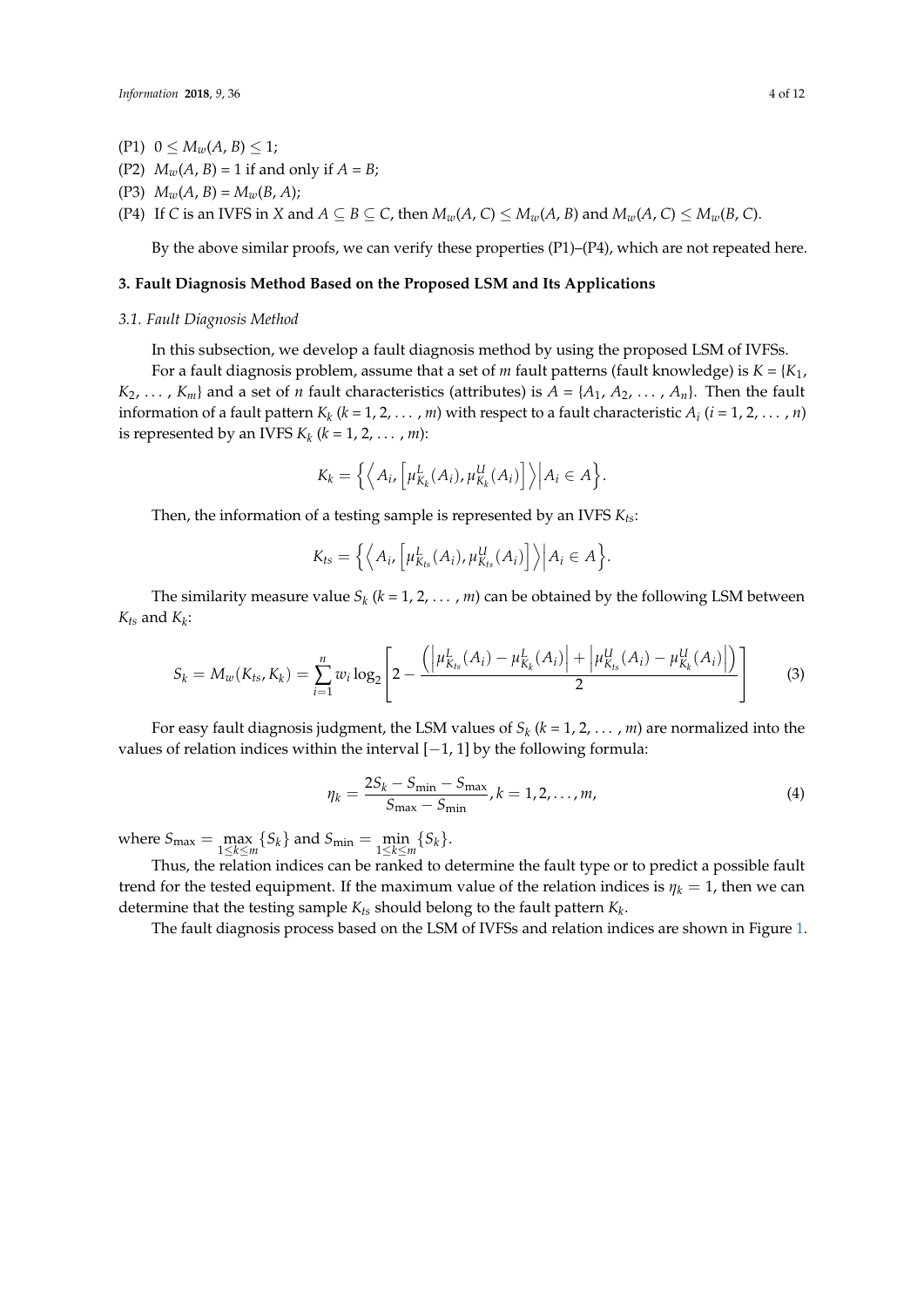<span id="page-4-0"></span>

**Figure 1.** Block diagram of fault diagnosis corresponding to the LSM of IVFSs and relation indices. **Figure 1.** Block diagram of fault diagnosis corresponding to the LSM of IVFSs and relation indices.

# *3.2. The Proposed Fault Diagnosis Method for Misfire Fault Diagnosis of Gasoline Engine 3.2. The Proposed Fault Diagnosis Method for Misfire Fault Diagnosis of Gasoline Engine*

To demonstrate the application and effectiveness of the proposed fault diagnosis method, we To demonstrate the application and effectiveness of the proposed fault diagnosis method, we introduce the misfire fault diagnosis of the gasoline engine as a practical example, which is discussed in [12,17]. discussed in [\[12](#page-10-8)[,17\]](#page-10-13).

Because burning quality of mixture gases descend in the combustion chamber of the gasoline Because burning quality of mixture gases descend in the combustion chamber of the gasoline engine, it can descend its power, increase its fuel consumption, and aggravate its pollution of exhaust emission. Therefore, we must find out bad burning status and eliminate the affected factors of low burning quality in the engine so as to keep better operating performance of the engine. Then, the components of the exhaust emission of engines mainly contains HC,  $NO_x$ , CO, CO<sub>2</sub>, O<sub>2</sub>, water vapor, etc., which can affect the burning quality of mixture gases in gasoline engines. The content of vapor, etc., which can affect the burning quality of mixture gases in gasoline engines. The content of the components under different burning conditions can be changed in some range with the change of operating status or the occurrences of various mechanical and electronic faults in gasoline engines. Hence, one can identify the operating status of gasoline engines by analyzing the change of exhaust emission content.

Investigating the misfire fault diagnosis problem of the gasoline engine EQ6102, we can classify Investigating the misfire fault diagnosis problem of the gasoline engine EQ6102, we can classify the misfire faults of the engine into three kinds of fault forms: no misfire (normal work), slight the misfire faults of the engine into three kinds of fault forms: no misfire (normal work), slight misfire, and severe misfire to indicate the operating status of the gasoline engine, where slight misfire indicates the decline in the performance of ignition capacitance or the ignition delay, or the spark plug misfire in a cylinder, and severe misfire implies the spark plug misfire in two cylinders of six cylinders. According to field-test data of the gasoline engine, we can obtain the fault knowledge corresponding to a set of the three kinds of fault forms  $K = \{K_1, K_2, K_3\}$  with respect to a set of five characteristics (five components)  $A = \{A_1, A_2, A_3, A_4, A_5\}$ , which is shown in Table [1.](#page-4-1)

<span id="page-4-1"></span>

| $\mathbf{K}_k$<br>(Fault Knowledge) | $A_1 (\phi_{HC} \times 10^{-2})$ | $A_2$ ( $\phi_{\text{CO}}$ , $\times 10^{-1}$ ) | $A_3$ ( $\phi_{\text{NO}_x} \times 10$ ) | $A_4$ ( $\phi_{\rm CO} \times 10^{-1}$ ) | $A_5(\phi_{\Omega_2})$ |
|-------------------------------------|----------------------------------|-------------------------------------------------|------------------------------------------|------------------------------------------|------------------------|
| $K_1$ (Normal work)                 | [0.03, 0.08]                     | [0.51, 0.95]                                    | [0.03, 0.08]                             | [0.3, 0.5]                               | [0.062, 0.09]          |
| $K2$ (Slight misfire)               | [0.01, 0.046]                    | [0.426, 0.84]                                   | [0.04, 0.12]                             | [0.29, 0.5]                              | [0.04, 0.11]           |
| $K_3$ (Severe misfire)              | [0.2, 0.5]                       | [0.3, 0.7]                                      | [0.1, 0.3]                               | [0.1, 0.3]                               | [0.07, 0.15]           |

**Table 1.** Three kinds of fault forms for the engine EQ6102. **Table 1.** Three kinds of fault forms for the engine EQ6102.

In Table [1,](#page-4-1)  $\phi_{HC}\times10^{-2}$ ,  $\phi_{CO_2}\times10^{-1}$ ,  $\phi_{NO_x}\times10$ ,  $\phi_{CO}\times10^{-1}$  and  $\phi_{O_2}$  in the characteristic set  $A = \{A_1, A_2, A_3, A_4, A_5\}$  indicate the exhaust emission concentration in HC, CO<sub>2</sub>, NO<sub>x</sub>, CO and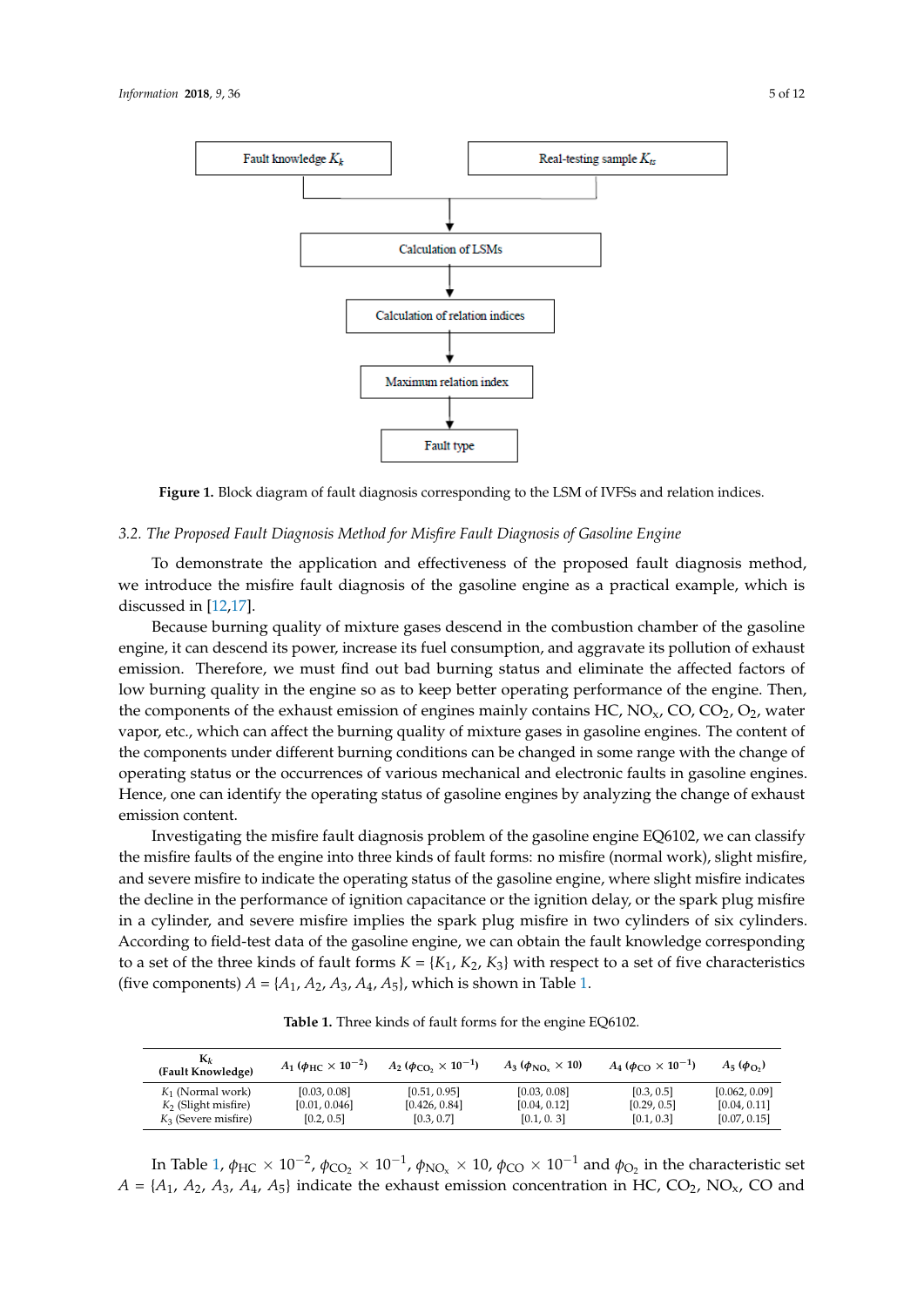$O_2$  expressed by volume percentage and the characteristic values of  $A_i$  are represented by IVFEs (interval values).

To verify the effectiveness of the proposed fault diagnosis method, we introduce the nine sets of real-testing samples ( $K_{ts}$  for  $s = 1, 2, ..., 9$ ) for the engine EQ6102 from Ye [\[12\]](#page-10-8) and Kong et al. [\[17\]](#page-10-13), which are shown in Table [2.](#page-5-0)

<span id="page-5-0"></span>

| Real-Tasting<br>Sample $(K_{ts})$ | $A_1$<br>( $\phi_{\mathrm{HC}} \times 10^{-2}$ ) | A <sub>2</sub><br>$(\phi_{\text{CO}_2} \times 10^{-1})$ | $A_3$<br>$(\phi_{NO_x} \times 10)$ | $A_4$<br>$(\phi_{\text{CO}} \times 10^{-1})$ | $A_5(\phi_{O_2})$ | <b>Actual Fault Form</b> |
|-----------------------------------|--------------------------------------------------|---------------------------------------------------------|------------------------------------|----------------------------------------------|-------------------|--------------------------|
| $K_{t1}$                          | 0.0455                                           | 0.47                                                    | 0.033                              | 0.48                                         | 0.0527            | $K_2$                    |
| $K_{t2}$                          | 0.0572                                           | 0.75                                                    | 0.062                              | 0.42                                         | 0.0751            | $K_1$                    |
| $K_{t3}$                          | 0.0261                                           | 0.65                                                    | 0.086                              | 0.453                                        | 0.0431            | K <sub>2</sub>           |
| $K_{t4}$                          | 0.0312                                           | 0.62                                                    | 0.051                              | 0.287                                        | 0.1064            | $K_2$                    |
| $K_{t,5}$                         | 0.3761                                           | 0.45                                                    | 0.139                              | 0.179                                        | 0.1025            | $K_3$                    |
| $K_{t6}$                          | 0.4220                                           | 0.52                                                    | 0.188                              | 0.194                                        | 0.0931            | $K_3$                    |
| $K_{t7}$                          | 0.0189                                           | 0.81                                                    | 0.091                              | 0.459                                        | 0.0377            | K <sub>2</sub>           |
| $K_{t8}$                          | 0.0555                                           | 0.86                                                    | 0.057                              | 0.39                                         | 0.0736            | $K_1$                    |
| $K_{t9}$                          | 0.0551                                           | 0.85                                                    | 0.050                              | 0.386                                        | 0.0789            | $K_1$                    |

**Table 2.** Tasting samples of exhaust emission for the engine EQ6102.

Considering the importance of the five characteristics (five components), we introduce the weight vector  $w = (w_1, w_2, w_3, w_4, w_5)^T = (0.05, 0.35, 0.3, 0.2, 0.1)^T [7, 12]$  $w = (w_1, w_2, w_3, w_4, w_5)^T = (0.05, 0.35, 0.3, 0.2, 0.1)^T [7, 12]$  $w = (w_1, w_2, w_3, w_4, w_5)^T = (0.05, 0.35, 0.3, 0.2, 0.1)^T [7, 12]$  $w = (w_1, w_2, w_3, w_4, w_5)^T = (0.05, 0.35, 0.3, 0.2, 0.1)^T [7, 12]$ . In Table [2,](#page-5-0) the characteristic values can be considered as the interval value of the equality of its lower limit and upper limit.

First, the LSM values between  $K_{ts}$  ( $s = 1, 2, ..., 9$ ) and  $K_k$  ( $k = 1, 2, 3$ ) are calculated by use of Equation (3). For example, the calculating process of  $S_k = M_w(K_{t1}, K_k)$  for  $k = 1, 2, 3$  is presented as follows:

$$
S_1 = M_w(K_{t1}, K_1) = \sum_{i=1}^{5} w_i \log_2 \left[ 2 - \left( \left| \mu_{K_{t1}}^L(A_i) - \mu_{K_1}^L(A_i) \right| + \left| \mu_{K_{t1}}^U(A_i) - \mu_{K_1}^U(A_i) \right| \right) / 2 \right]
$$
  
= 0.05 log<sub>2</sub> [2 - (10.0455 - 0.03) + 10.0455 - 0.08]) / 2 + 0.35 log<sub>2</sub> [2 - (10.47 - 0.51) + 10.47 - 0.95]) / 2  
+ 0.3 log<sub>2</sub> [2 - (10.033 - 0.03) + 10.033 - 0.08]) / 2 + 0.2 log<sub>2</sub> [2 - (10.48 - 0.3) + 10.48 - 0.5]) / 2  
+ 0.1 log<sub>2</sub> [2 - (10.0527 - 0.062) + 10.0527 - 0.09]) / 2 = 0.9069,

$$
S_2 = M_w(K_{t1}, K_2) = \sum_{i=1}^{5} w_i \log_2 \left[ 2 - \left( \left| \mu_{K_{t1}}^L(A_i) - \mu_{K_2}^L(A_i) \right| + \left| \mu_{K_{t1}}^U(A_i) - \mu_{K_2}^U(A_i) \right| \right) / 2 \right]
$$
  
= 0.05 log<sub>2</sub> [2 - (|0.0455 - 0.01| + |0.0455 - 0.046|)/2 + 0.35 log<sub>2</sub> [2 - (|0.47 - 0.426| + |0.47 - 0.84|)/2  
+ 0.3 log<sub>2</sub> [2 - (|0.033 - 0.04| + |0.033 - 0.12|)/2 + 0.2 log<sub>2</sub> [2 - (|0.48 - 0.29| + |0.48 - 0.5|)/2  
+ 0.1 log<sub>2</sub> [2 - (|0.0527 - 0.04| + |0.0527 - 0.11|)/2 = 0.9158,

$$
S_3 = M_w(K_{t1}, K_3) = \sum_{i=1}^5 w_i \log_2 \left[ 2 - \left( \left| \mu_{K_{t1}}^L(A_i) - \mu_{K_3}^L(A_i) \right| + \left| \mu_{K_{t1}}^U(A_i) - \mu_{K_3}^U(A_i) \right| \right) / 2 \right]
$$
  
= 0.05 log<sub>2</sub> [2 - (|0.0455 - 0.2| + |0.0455 - 0.5|)/2 + 0.35 log<sub>2</sub> [2 - (|0.47 - 0.3| + |0.47 - 0.7|)/2  
+ 0.3 log<sub>2</sub> [2 - (|0.033 - 0.1| + |0.033 - 0.3|)/2 + 0.2 log<sub>2</sub> [2 - (|0.48 - 0.1| + |0.48 - 0.3|)/2  
+ 0.1 log<sub>2</sub> [2 - (|0.0527 - 0.07| + |0.0527 - 0.15|)/2 = 0.8494.

<span id="page-5-1"></span>Using the similar calculation, we can obtain all the LSM values in Table [3.](#page-5-1)

**Table 3.** LSM values between  $K_{ts}$  ( $s = 1, 2, ..., 9$ ) and  $K_k$  ( $k = 1, 2, 3$ ) for the engine EQ6102.

| Real-Tasting Sample $(K_{ts})$ | K <sub>1</sub> | K,     | $K_3$  |
|--------------------------------|----------------|--------|--------|
| $K_{t1}$                       | 0.9069         | 0.9158 | 0.8494 |
| $K_t$                          | 0.9189         | 0.9169 | 0.8537 |
| $K_{t3}$                       | 0.9162         | 0.9173 | 0.8647 |
| $K_{t4}$                       | 0.9157         | 0.9169 | 0.8831 |
| $K_t$                          | 0.8569         | 0.8826 | 0.9013 |
| $K_{t6}$                       | 0.8641         | 0.8719 | 0.9013 |
| $K_{t7}$                       | 0.9145         | 0.9172 | 0.8323 |
| $K_{t8}$                       | 0.9189         | 0.9113 | 0.8245 |
| $K_t$ 9                        | 0.9189         | 0.9142 | 0.8265 |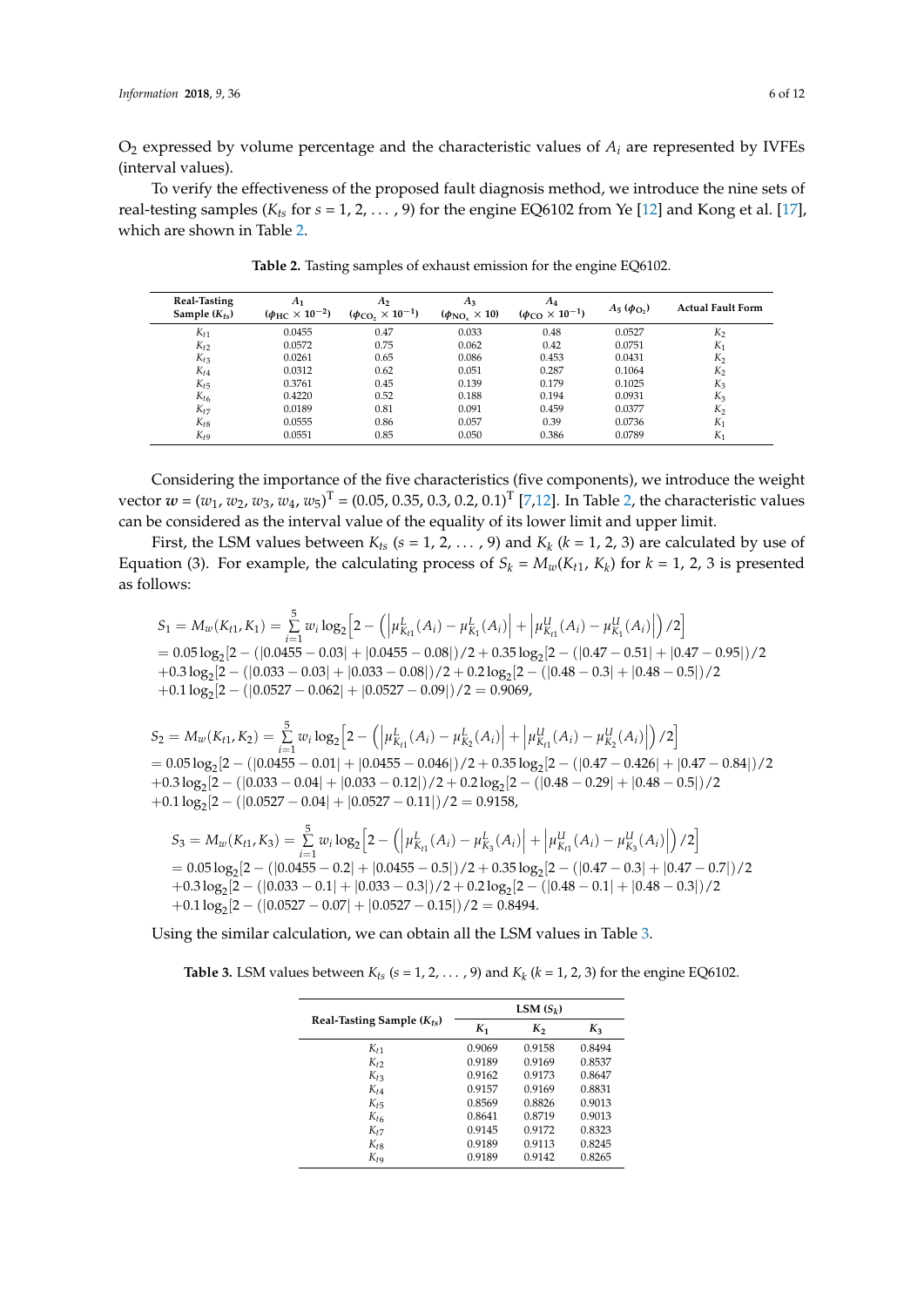Then, the values of relation indices are calculated by Equation (4). For example, the calculating process of the relation indices  $\eta_k$  ( $k = 1, 2, 3$ ) is presented below:

$$
\eta_1 = \frac{2S_1 - S_{\text{min}} - S_{\text{max}}}{S_{\text{max}} - S_{\text{min}}} = \frac{2 \times 0.9069 - 0.8494 - 0.9158}{0.9158 - 0.8494} = 0.7318,
$$
  

$$
\eta_2 = \frac{2S_2 - S_{\text{min}} - S_{\text{max}}}{S_{\text{max}} - S_{\text{min}}} = \frac{2 \times 0.9158 - 0.8494 - 0.9158}{0.9158 - 0.8494} = 1.0000,
$$
  

$$
\eta_3 = \frac{2S_3 - S_{\text{min}} - S_{\text{max}}}{S_{\text{max}} - S_{\text{min}}} = \frac{2 \times 0.8494 - 0.8494 - 0.9158}{0.9158 - 0.8494} = -1.0000.
$$

<span id="page-6-0"></span>Using the similar calculation, the relation indices and diagnosis results of the proposed method are obtained and shown in Table [4.](#page-6-0) From Tables [2](#page-5-0) and [4,](#page-6-0) we can see that fault diagnosis results are the same as actual fault types.

|                                |           | Relation Index $(\eta_k)$ |           |                               |
|--------------------------------|-----------|---------------------------|-----------|-------------------------------|
| Real-Tasting Sample $(K_{ts})$ | $K_1$     | $K_2$                     | $K_3$     | <b>Fault Diagnosis Result</b> |
| $K_{t1}$                       | 0.7318    | 1.0000                    | $-1.0000$ | K <sub>2</sub>                |
| $K_{t2}$                       | 1.0000    | 0.9387                    | $-1.0000$ | $K_1$                         |
| $K_{t,3}$                      | 0.9581    | 1.0000                    | $-1.0000$ | K <sub>2</sub>                |
| $K_{t4}$                       | 0.9332    | 1.0000                    | $-1.0000$ | $K_2$                         |
| $K_{t,5}$                      | $-1.0000$ | 0.1573                    | 1.0000    | $K_3$                         |
| $K_{t6}$                       | $-1.0000$ | $-0.5807$                 | 1.0000    | $K_3$                         |
| $K_{t7}$                       | 0.9365    | 1.0000                    | $-1.0000$ | K <sub>2</sub>                |
| $K_{t8}$                       | 1.0000    | 0.8390                    | $-1.0000$ | $K_1$                         |
| $K_t$ 9                        | 1.0000    | 0.8972                    | $-1.0000$ | K <sub>1</sub>                |

**Table 4.** Relation indices and fault diagnosis results of the engine EQ6102.

Furthermore, one can easily diagnose or predict fault forms of the engine EQ6102 from Table [4.](#page-6-0) For instance, for the real-tasting sample  $K_t$ <sub>2</sub>, the relation index regarding the fault form  $K_1$  is equal to 1, which indicates the fault form  $K_1$  (no misfire), and then one can predict that the engine has the slight misfire trend since the relation index regarding  $K_2$  is 0.9387 and the fault form  $K_3$  implies a very low possibility of severe misfire due to the negative relation index (−1). Similarly, one can also diagnose and predict fault forms corresponding to the relation indices for other testing samples in Table [4.](#page-6-0)

Obviously, the proposed fault diagnosis method can not only diagnose the main fault type of the engine, but it can also predict the future fault trend of the engine by the relation indices.

#### *3.3. The Proposed Fault Diagnosis Method for Vibrational Fault Diagnosis of Steam Turbine*

In this subsection, the proposed fault diagnosis method is applied to the vibrational fault diagnosis of the steam turbine to illustrate its effectiveness.

The vibration of huge steam turbine-generator sets suffer the influence of a lot of factors like the mechanical structure, load, vacuum degree, hot inflation of cylinder body and rotor, fluctuation of network load, temperature of lubricant oil, ground and so on. In generator sets, interactive effects in these factors show the vibration of the generator sets. In the vibration fault diagnosis of the generator sets, the relation between the cause and the fault symptom of the steam turbine has been established in [\[14](#page-10-10)[,16\]](#page-10-12). Now, we investigate the vibrational fault diagnosis of steam turbine by use of the proposed fault diagnosis method to demonstrate its effectiveness.

Let us consider a set of 10 fault samples  $K = \{K_1(\text{Unbalance}), K_2(\text{Pneumatic force couple}), K_3(\text{Offset})\}$ center), *K*<sub>4</sub>(Oil-membrane oscillation), *K*<sub>5</sub>(Radial impact friction of rotor), *K*<sub>6</sub>(Symbiosis looseness), *K*7(Damage of antithrust bearing), *K*8(Surge), *K*9(Looseness of bearing block), *K*10(Non-uniform bearing stiffness)} as the fault knowledge and a set of nine frequency ranges for different frequency spectrum *A* = {*A*1(0.01–0.39*f*), *A*2(0.4–0.49*f*), *A*3(0.5*f*), *A*4(0.51–0.99*f*), *A*5(*f*), *A*6(2*f*), *A*7(3–5*f*), *A*8(Odd times of *f*),  $A_9$ (High frequency  $> 5f$ ) under operating frequency *f* as a characteristic set. Then, the fault information of the fault knowledge *K<sup>k</sup>* (*k* = 1, 2, . . . , 10) with respect to the frequency range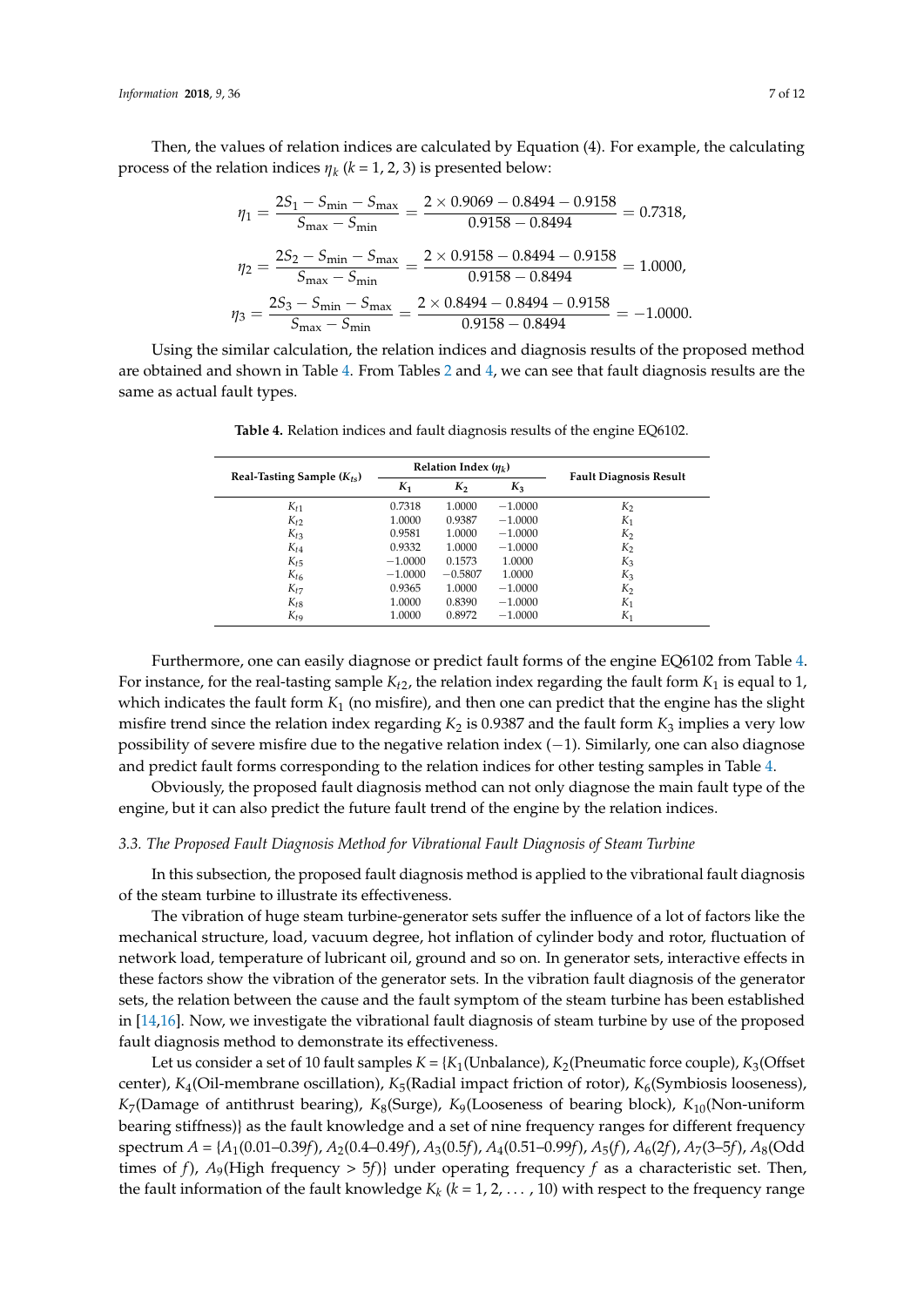(characteristic)  $A_i$  ( $i = 1, 2, ..., 9$ ) can be expressed by the form of IVFSs and is shown in Table [5](#page-8-0) [\[14](#page-10-10)[,16\]](#page-10-12). For convenient comparison with [\[14](#page-10-10)[,16\]](#page-10-12), assume that the weight of each characteristic  $A_i$  is  $w_i$  = 1/9 for  $i = 1, 2, \ldots, 9$ .

In the vibrational fault diagnosis of the steam turbine, two real-testing samples in [\[14,](#page-10-10)[16\]](#page-10-12) are introduced as IVFSs:

> $K_{t1} = \{(A_1, [0.0, 0.0]), (A_2, [0.00, 0.00]), (A_3, [0.1, 0.1]), (A_4, [0.9, 0.9]),$ (*A*5, [0.0, 0.0]), (*A*6, [0.0, 0.0]), (*A*7, [0.0, 0.0]), (*A*8, [0.0, 0.0]), (*A*9, [0.0, 0.0])},

*Kt*<sup>2</sup> = {(*A*1, [0.39, 0.39]), (*A*2, [0.07, 0.07]), (*A*3, [0.00, 0.00]), (*A*4, [0.06, 0.06]), (*A*5, [0.00, 0.00]), (*A*6, [0.13, 0.13]), (*A*7, [0.00, 0.00]), (*A*8, [0.00, 0.00]), (*A*9, [0.35, 0.35])}.

For the fault diagnoses of the testing samples  $K_{t1}$  and  $K_{t2}$ , the LSM values and relation indices between  $K_k$  ( $k = 1, 2, ..., 10$ ) and  $K_{ts}$  ( $s = 1, 2$ ) are calculated by Equations (3) and (4) based on the above similar calculating processes; all of the LSM values and the relation indices and fault diagnosis results are shown in Tables [6](#page-8-1) and [7](#page-8-2) respectively.

For the first real-testing sample *Kt*1, we can see from Table [7](#page-8-2) that the fault form of the turbine is *K*<sup>7</sup> due to the maximum relation index (1.0000), which indicates that the vibration fault of the turbine results firstly from the damage of antithrust bearing. Then, the fault form of surge contains high possibility because the relation index of the fault form *K*<sup>8</sup> are more than 0.5 and the fault form of pneumatic force couple contains some possibility due to the fault form *K*<sup>2</sup> with the positive relation index of 0.4732. Obviously, the fault forms *K*5, *K*4, *K*6, *K*3, *K*10, and *K*<sup>9</sup> contain lower possibility due to the negative relation indices. Then, the fault form *K*<sup>1</sup> implies a very low possibility due to the minimum relation index (−1.0000). By actual checking, we discover that one of antithrust bearings is damage. Therefore, it causes the violent vibration of the turbine. Hereby, all the faults are ranked as  $K_7 \rightarrow K_8 \rightarrow K_2 \rightarrow K_5 \rightarrow K_4 \rightarrow K_6 \rightarrow K_3 \rightarrow K_{10} \rightarrow K_9 \rightarrow K_1$ .

For the second real-testing sample  $K_{t2}$ , we can see from Table [7](#page-8-2) that the vibration fault of the turbine is firstly resulted from the radial impact friction of rotor  $(K_5)$  and then the looseness of bearing block (*K*9) and the symbiosis looseness (*K*6) contain high possibility because their relation indices are more than 0.5. By actual checking, we discover the friction between the rotor and cylinder body in the turbine, and then the vibration values of four ground bolts of the bearing between the turbine and the gearbox are very different. We also discover that the gap between the nuts and the bearing block is oversized. Thus, the looseness of the bearing block also causes the violent vibration of the turbine. Hereby, all the faults are ranked as  $K_5 \rightarrow K_9 \rightarrow K_6 \rightarrow K_4 \rightarrow K_2 \rightarrow K_8 \rightarrow K_3 \rightarrow K_{10} \rightarrow K_7 \rightarrow K_1$ .

Obviously, the proposed fault diagnosis method can not only diagnose the main fault type of the steam turbine but it can also predict the future fault trend of the steam turbine by the relation indices.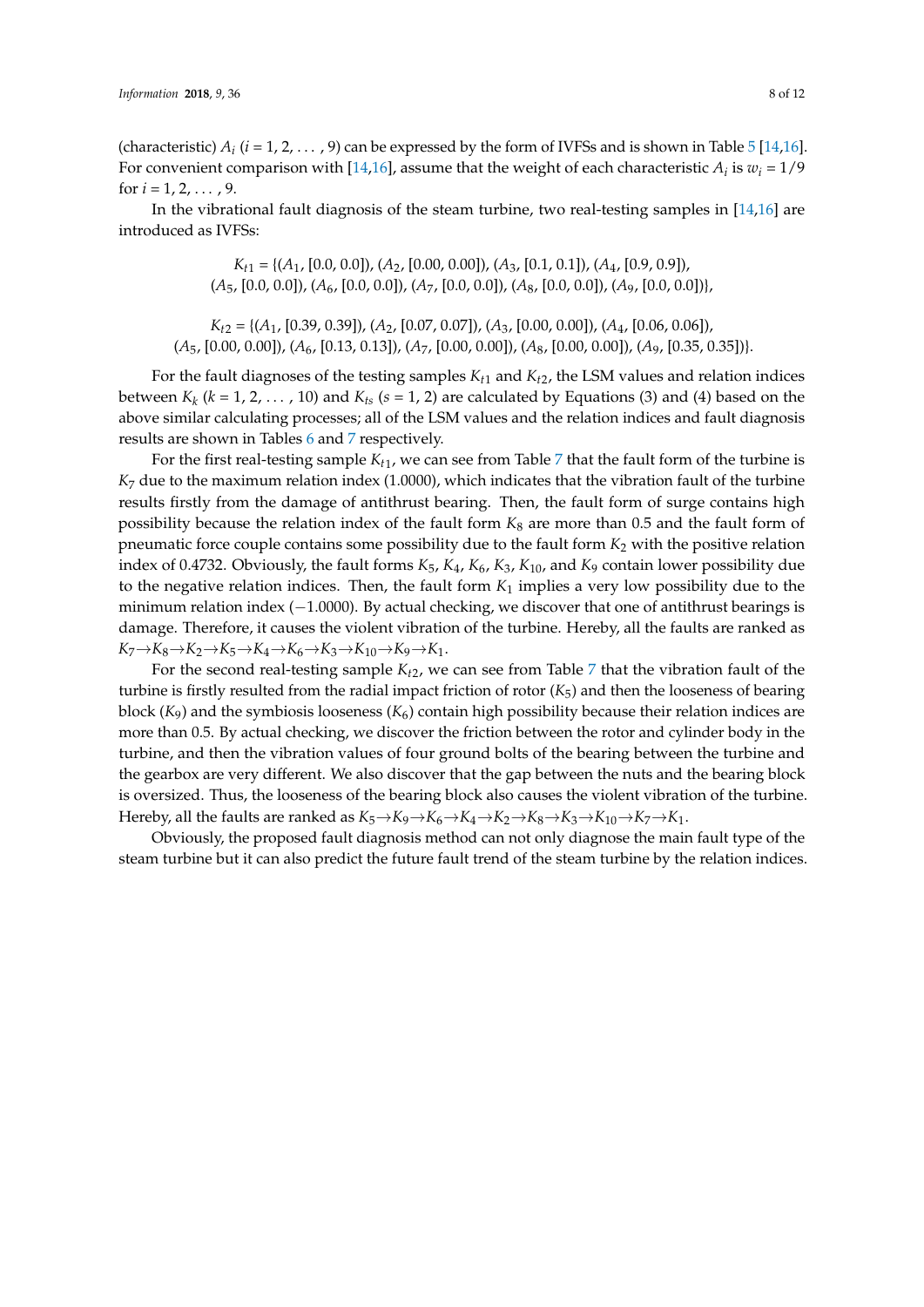|                                             | Frequency Range (f: Operating Frequency) |                   |              |                    |              |              |                       |                        |                                |  |
|---------------------------------------------|------------------------------------------|-------------------|--------------|--------------------|--------------|--------------|-----------------------|------------------------|--------------------------------|--|
| $K_k$ (Fault Knowledge)                     | $A_1$ (0.01–0.39f)                       | $A_2$ (0.4–0.49f) | $A_3(0.5f)$  | $A_4$ (0.51–0.99f) | $A_5(f)$     | $A_6(2f)$    | $A_7$ (3–5 <i>f</i> ) | $A_8$ (Odd Times of f) | $A_9$ (High Frequency > $5f$ ) |  |
| $K_1$ (Unbalance)                           | [0.00, 0.00]                             | [0.00, 0.00]      | [0.00, 0.00] | [0.00, 0.00]       | [0.85, 1.00] | [0.04, 0.06] | [0.04, 0.07]          | [0.00, 0.00]           | [0.00, 0.00]                   |  |
| $K2$ (Pneumatic force couple)               | [0.00, 0.00]                             | [0.28, 0.31]      | [0.09, 0.12] | [0.55, 0.70]       | [0.00, 0.00] | [0.00, 0.00] | [0.00, 0.00]          | [0.00, 0.00]           | [0.08, 0.13]                   |  |
| $K_3$ (Offset center)                       | [0.00, 0.00]                             | [0.00, 0.00]      | [0.00, 0.00] | [0.00, 0.00]       | [0.30, 0.58] | [0.40, 0.62] | [0.08, 0.13]          | [0.00, 0.00]           | [0.00, 0.00]                   |  |
| $K_4$ (Oil-membrane oscillation)            | [0.09, 0.11]                             | [0.78, 0.82]      | [0.00, 0.00] | [0.08, 0.11]       | [0.00, 0.00] | [0.00, 0.00] | [0.00, 0.00]          | [0.00, 0.00]           | [0.00, 0.00]                   |  |
| $K5$ (Radial impact friction of rotor)      | [0.09, 0.12]                             | [0.09, 0.11]      | [0.08, 0.12] | [0.09, 0.12]       | [0.18, 0.21] | [0.08, 0.13] | [0.08, 0.13]          | [0.08, 0.12]           | [0.08, 0.12]                   |  |
| $K6$ (Symbiosis looseness)                  | [0.00, 0.00]                             | [0.00, 0.00]      | [0.00, 0.00] | [0.00, 0.00]       | [0.18, 0.22] | [0.12, 0.17] | [0.37, 0.45]          | [0.00, 0.00]           | [0.22, 0.28]                   |  |
| $K7$ (Damage of antithrust bearing)         | [0.00, 0.00]                             | [0.00, 0.00]      | [0.08, 0.12] | [0.86, 0.93]       | [0.00, 0.00] | [0.00, 0.00] | [0.00, 0.00]          | [0.00, 0.00]           | [0.00, 0.00]                   |  |
| $K_8$ (Surge)                               | [0.00, 0.00]                             | [0.27, 0.32]      | [0.08, 0.12] | [0.54, 0.62]       | [0.00, 0.00] | [0.00, 0.00] | [0.00, 0.00]          | [0.00, 0.00]           | [0.00, 0.00]                   |  |
| K <sub>9</sub> (Looseness of bearing block) | [0.85, 0.93]                             | [0.00, 0.00]      | [0.00, 0.00] | [0.00, 0.00]       | [0.00, 0.00] | [0.00, 0.00] | [0.00, 0.00]          | [0.08, 0.12]           | [0.00, 0.00]                   |  |
| $K_{10}$ (Non-uniform bearing stiffness)    | [0.00, 0.00]                             | [0.00, 0.00]      | [0.00, 0.00] | [0.00, 0.00]       | [0.00, 0.00] | [0.77, 0.83] | [0.19, 0.23]          | [0.00, 0.00]           | [0.00, 0.00]                   |  |

**Table 5.** Fault knowledge of steam turbine.

**Table 6.** LSM values between  $K_k$  ( $k = 1, 2, ..., 10$ ) and  $K_{ts}$  ( $s = 1, 2$ ).

|          |  |         |       |       | LSM $(S_k)$                                                            |       |             |                |          |
|----------|--|---------|-------|-------|------------------------------------------------------------------------|-------|-------------|----------------|----------|
| $K_{ts}$ |  | $K_{2}$ | $K_4$ | $K_5$ | $K_6$                                                                  | $K_7$ | $K_{\rm R}$ | K <sub>o</sub> | $K_{10}$ |
| $K_{t1}$ |  |         |       |       | 0.7879  0.9409  0.8003  0.8191  0.8501  0.8088  0.9956  0.9449  0.7933 |       |             |                | 0.7963   |
| $K_{t2}$ |  |         |       |       | 0.8133 0.8525 0.8415 0.8577 0.9043 0.8907 0.8231 0.8480                |       |             | 0.8935         | 0.8406   |

**Table 7.** Relation indices and fault diagnosis results of steam turbine.

<span id="page-8-2"></span><span id="page-8-1"></span><span id="page-8-0"></span>

| Relation Index $(\eta_k)$ |  |  |       |       |         |                |       |             |    |                                                                               |                               |
|---------------------------|--|--|-------|-------|---------|----------------|-------|-------------|----|-------------------------------------------------------------------------------|-------------------------------|
| $K_{ts}$                  |  |  | $K_2$ | $K_4$ | $K_{5}$ | K <sub>6</sub> | $K_7$ | $K_{\rm R}$ | Ko | $K_{10}$                                                                      | <b>Fault Diagnosis Result</b> |
| $K_{t1}$                  |  |  |       |       |         |                |       |             |    | $0.4732 - 0.8807 - 0.6993 - 0.4007 - 0.7986$ .0000 $0.5117 - 0.9476 - 0.9193$ | K7                            |
| $K_{t2}$                  |  |  |       |       |         |                |       |             |    | $-0.1380 - 0.3789 - 0.0252$ .0000 0.7014 $-0.7850 - 0.2372$ 0.7612 $-0.3993$  | $K_{5}$                       |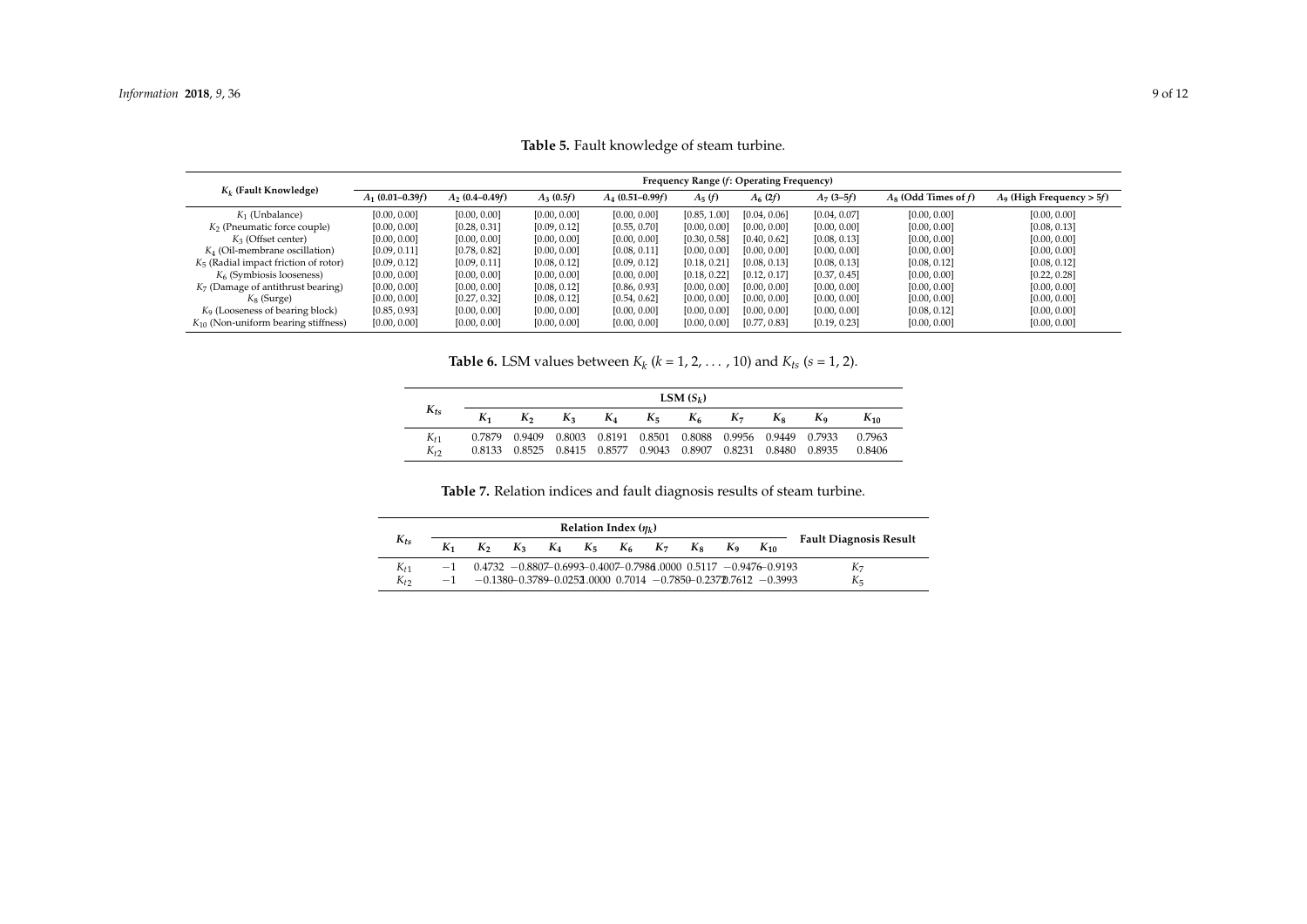#### *3.4. Comparative Analysis with the Related Methods*

First, the proposed diagnosis method with the misfire fault diagnosis method of the gasoline engine EQ6102 based on the CSM of neutrosophic numbers was compared [\[17\]](#page-10-13). Based on the fault diagnosis method introduced in [\[17\]](#page-10-13), the interval sets expressed as fault information are firstly transformed into the neutrosophic numbers, and then the CSM of neutrosophic numbers for the fault diagnosis of the gasoline engine. Then, all the diagnosis results and the actual fault results are shown in Table [8](#page-9-1) for convenient comparison.

<span id="page-9-1"></span>**Table 8.** Various misfire fault diagnoses and actual misfire fault results of the gasoline engine EQ6102.

| Real-Tasting Sample $(K_{ts})$ | Fault Diagnosis Result in [17] | Fault Diagnosis Result of the<br>New Diagnosis Method | <b>Actual Fault Result</b> |
|--------------------------------|--------------------------------|-------------------------------------------------------|----------------------------|
| $K_{t1}$                       | K <sub>2</sub>                 | $K_2$                                                 | $K_2$                      |
| $K_{t2}$                       | $K_1$                          | $K_1$                                                 | $K_1$                      |
| $K_{t3}$                       | K <sub>2</sub>                 | K <sub>2</sub>                                        | K <sub>2</sub>             |
| $K_{t4}$                       | K <sub>2</sub>                 | K <sub>2</sub>                                        | K <sub>2</sub>             |
| $K_{t,5}$                      | $K_3$                          | $K_3$                                                 | $K_3$                      |
| $K_{t6}$                       | $K_3$                          | $K_3$                                                 | $K_3$                      |
| $K_{t7}$                       | K <sub>2</sub>                 | K <sub>2</sub>                                        | $K_2$                      |
| $K_{t8}$                       | $K_1$                          | K <sub>1</sub>                                        | $K_1$                      |
| $K_{t9}$                       | $K_1$                          | $K_1$                                                 | $K_1$                      |

Obviously, the new fault diagnosis method indicates the same fault diagnosis results as the ones in [\[17\]](#page-10-13) and actual fault results for the gasoline engine from Table [8.](#page-9-1) Then, the new fault diagnosis method contains simpler calculation than the existing diagnosis method [\[17\]](#page-10-13) because the latter has to transform interval numbers into neutrosophic numbers, while the former does not have this transformed process.

Second, the new diagnosis method and the diagnosis methods of the steam turbine based on the cross entropy and cosine similarity measures of VSs introduced in [\[14](#page-10-10)[,16\]](#page-10-12) were compared. Based on the fault diagnosis methods introduced in [\[14,](#page-10-10)[16\]](#page-10-12), the interval sets expressed as fault information are firstly transformed into VSs, and then the cross entropy and cosine similarity measures of VSs are used for the fault diagnosis of the steam turbine occur. For comparative convenience, all the diagnosis results and the actual fault results are shown in Table [9.](#page-9-2)

<span id="page-9-2"></span>

| <b>Real-Tasting</b><br>Sample $(K_{ts})$ | <b>Ranking Order of Fault</b><br>Diagnoses in [14]                                                                                                | <b>Ranking Order of Fault</b><br>Diagnoses in [16]                                                                                                                                                                                            | <b>Ranking Order of Fault</b><br>Diagnoses Using the<br>New Diagnosis Method                                                                                  | <b>Fault Diagnosis</b><br>Result | <b>Actual Fault</b><br>Result |
|------------------------------------------|---------------------------------------------------------------------------------------------------------------------------------------------------|-----------------------------------------------------------------------------------------------------------------------------------------------------------------------------------------------------------------------------------------------|---------------------------------------------------------------------------------------------------------------------------------------------------------------|----------------------------------|-------------------------------|
| $K_{t1}$                                 | $K_4 \rightarrow K_6 \rightarrow K_{10} \rightarrow K_9 \rightarrow K_1$ $K_3 \rightarrow K_4 \rightarrow K_{10} \rightarrow K_9 \rightarrow K_1$ | $K_7 \rightarrow K_8 \rightarrow K_2 \rightarrow K_5 \rightarrow K_3 \rightarrow$ $K_7 \rightarrow K_2 \rightarrow K_8 \rightarrow K_5 \rightarrow K_6 \rightarrow$                                                                           | $K_7 \rightarrow K_8 \rightarrow K_2 \rightarrow K_5 \rightarrow K_4 \rightarrow$<br>$K_6 \rightarrow K_3 \rightarrow K_{10} \rightarrow K_9 \rightarrow K_1$ | K <sub>7</sub>                   | K7                            |
| $K_{t2}$                                 | $K_8 \rightarrow K_3 \rightarrow K_{10} \rightarrow K_7 \rightarrow K_1$                                                                          | $K_5 \rightarrow K_9 \rightarrow K_6 \rightarrow K_2 \rightarrow K_4 \rightarrow K_5 \rightarrow K_6 \rightarrow K_9 \rightarrow K_8 \rightarrow K_2 \rightarrow$<br>$K_3 \rightarrow K_4 \rightarrow K_{10} \rightarrow K_7 \rightarrow K_1$ | $K_5 \rightarrow K_9 \rightarrow K_6 \rightarrow K_4 \rightarrow K_2 \rightarrow$<br>$K_8 \rightarrow K_3 \rightarrow K_{10} \rightarrow K_7 \rightarrow K_1$ | $K_{5}$                          | $K_5$                         |

**Table 9.** Various fault diagnosis results and actual fault results of the steam turbine.

In Table [9,](#page-9-2) the new fault diagnosis method indicates the same fault diagnosis results as the ones in [\[14](#page-10-10)[,16\]](#page-10-12) and the actual fault results for the steam turbine; there is little difference in their ranking orders based on different diagnosis methods. However, the new fault diagnosis method contains a simpler calculation than the existing methods  $[14,16]$  $[14,16]$  because the existing methods in  $[14,16]$  must transform interval sets into VSs, while the former does not require this transformed process.

The comparative analysis above demonstrates that the new fault diagnosis method in this paper is not only effective but also simpler than the existing diagnosis methods [\[14](#page-10-10)[,16\]](#page-10-12). Therefore, it provides a useful new way to perform fault diagnosis under an interval-valued fuzzy environment.

#### <span id="page-9-0"></span>**4. Conclusions**

This paper proposed a LSM between IVFSs and its fault diagnosis method. Furthermore, the proposed fault diagnosis method was applied to the misfire fault diagnosis of the gasoline engine and the vibrational fault diagnosis of the steam turbine under an interval-valued fuzzy environment.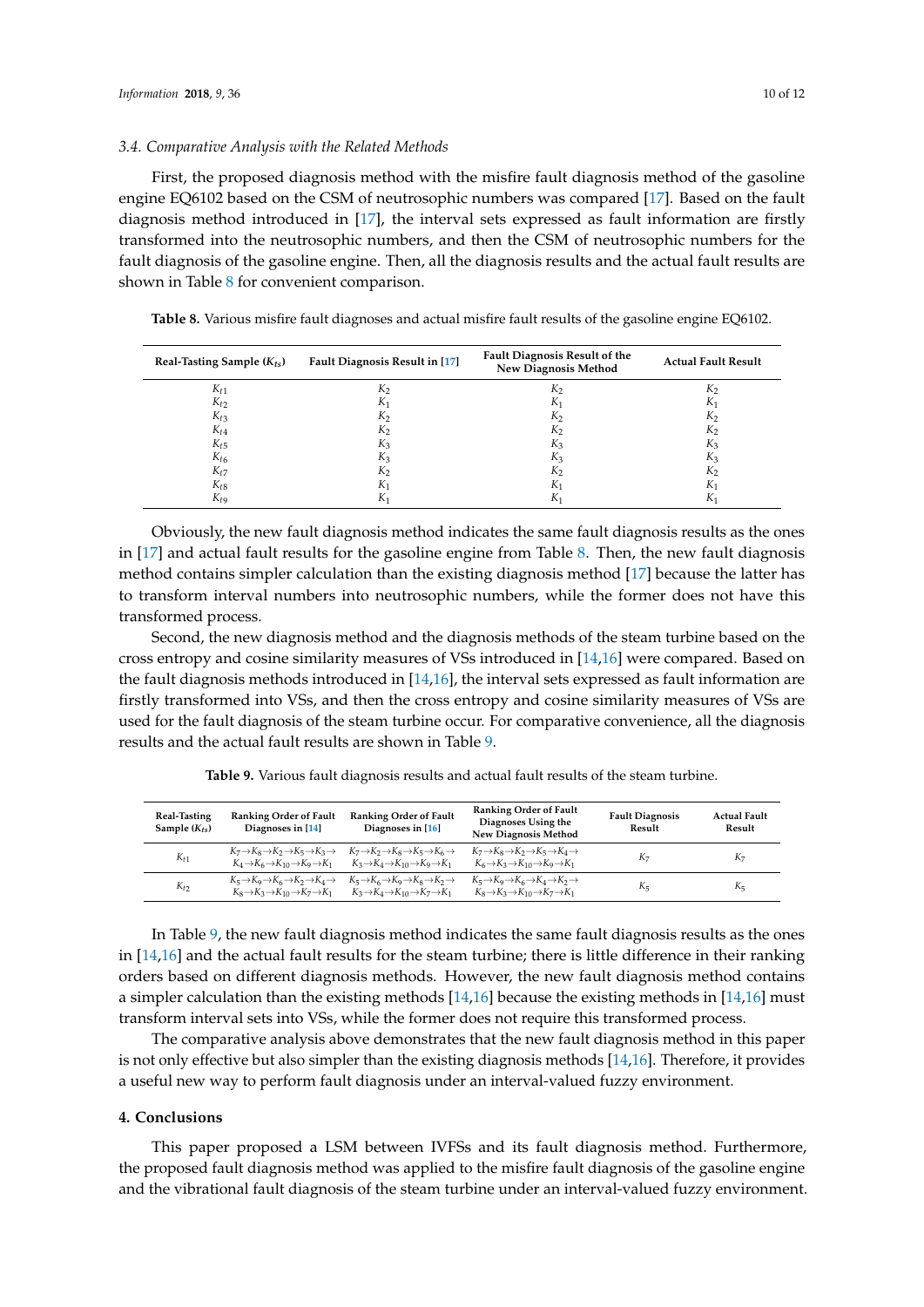These fault diagnosis results demonstrated the effectiveness and rationality of the proposed diagnosis method. The proposed diagnosis method can not only diagnose the main fault type but it can also predict future fault trends according to the relation indices. The proposed fault diagnosis method is simpler than existing diagnosis methods based on the CSM and cross entropy measures. This method not only extends existing diagnosis methods but also provides a useful new way for fault diagnoses to be performed with interval-valued fuzzy information. Since the logarithmic similarity measure and its fault diagnosis method in this study are presented for the first time, the developed fault diagnosis technique will be extended to other fault diagnosis problems with single-valued neutrosophic information [\[19](#page-11-0)[,20\]](#page-11-1) in the future.

**Acknowledgments:** This paper was supported by the National Natural Science Foundation of China (No. 61703280).

**Author Contributions:** Zhikang Lu proposed the logarithmic similarity measure of interval-valued fuzzy sets; Zhikang Lu and Jun Ye presented the fault diagnosis method and applied it to the misfire fault diagnosis of gasoline engine and the vibrational fault diagnosis of steam turbine under interval-valued fuzzy environment. Then, we gave comparative analysis and wrote the paper together.

**Conflicts of Interest:** The authors declare no conflict of interest.

# **References**

- <span id="page-10-0"></span>1. Zadeh, L.A. Fuzzy sets. *Inf. Control* **1965**, *8*, 338–356. [\[CrossRef\]](http://dx.doi.org/10.1016/S0019-9958(65)90241-X)
- <span id="page-10-1"></span>2. Li, L.; Chadli, M.; Ding, S.X.; Qiu, J.; Yang, Y. Diagnostic observer design for TS fuzzy systems: Application to real-time weighted fault detection approach. *IEEE Trans. Fuzzy Syst.* **2017**. [\[CrossRef\]](http://dx.doi.org/10.1109/TFUZZ.2017.2690627)
- 3. Chadli, M.; Abdo, A.; Ding, S.X. H−/H∞ Fault detection filter design for discrete-time Takagi-Sugeno fuzzy system. *Automatica* **2013**, *49*, 1996–2005. [\[CrossRef\]](http://dx.doi.org/10.1016/j.automatica.2013.03.014)
- 4. Chibani, A.; Chadli, M.; Shi, P.; Braiek, N.B. Fuzzy fault detection filter design for T-S fuzzy systems in finite frequency domain. *IEEE Trans. Fuzzy Syst.* **2017**, *25*, 1051–1061. [\[CrossRef\]](http://dx.doi.org/10.1109/TFUZZ.2016.2593921)
- 5. Youssef, T.; Chadli, M.; Karimi, H.R.; Wang, R. Actuator and sensor faults estimation based on proportional integral observer for TS fuzzy model. *J. Frankl. Inst.* **2017**, *354*, 2524–2542. [\[CrossRef\]](http://dx.doi.org/10.1016/j.jfranklin.2016.09.020)
- <span id="page-10-2"></span>6. Shi, P.; Zhang, Y.; Chadli, M.; Agarwal, R.K. Mixed H-infinity and passive filtering for discrete fuzzy neural networks with stochastic jumps and time delays. *IEEE Trans. Neural Netw. Learn. Syst.* **2016**, *27*, 903–909. [\[CrossRef\]](http://dx.doi.org/10.1109/TNNLS.2015.2425962) [\[PubMed\]](http://www.ncbi.nlm.nih.gov/pubmed/25974953)
- <span id="page-10-3"></span>7. Zadeh, L.A. The concept of a linguistic variable and its application to approximate reasoning—I. *Inf. Sci.* **1975**, *8*, 199–249. [\[CrossRef\]](http://dx.doi.org/10.1016/0020-0255(75)90036-5)
- <span id="page-10-4"></span>8. Cai, W. The extension set and incompatibility problem. *J. Sci. Explor.* **1983**, *1*, 610–614.
- <span id="page-10-5"></span>9. Atanassov, K. Intuitionistic fuzzy sets. *Fuzzy Sets Syst.* **1986**, *20*, 87–96. [\[CrossRef\]](http://dx.doi.org/10.1016/S0165-0114(86)80034-3)
- <span id="page-10-6"></span>10. Gau, W.L.; Buehrer, D.J. Vague Sets. *IEEE Trans. Syst. Man Cybern.* **1993**, *23*, 610–614. [\[CrossRef\]](http://dx.doi.org/10.1109/21.229476)
- <span id="page-10-7"></span>11. Wang, M.H. Application of extension theory to vibration fault diagnosis of generator sets. *IEE Proc. Gener. Transm. Distrib.* **2004**, *151*, 503–508. [\[CrossRef\]](http://dx.doi.org/10.1049/ip-gtd:20040538)
- <span id="page-10-8"></span>12. Ye, J. Application of extension theory in misfire fault diagnosis of gasoline engines. *Expert Syst. Appl.* **2009**, *36*, 1217–1221. [\[CrossRef\]](http://dx.doi.org/10.1016/j.eswa.2007.11.012)
- <span id="page-10-9"></span>13. Ye, J.; Qiao, X.L.; Wei, H.L.; Li, W.B. Fault diagnosis of turbine based on similarity measures between vague sets. In Proceedings of the Safety Science and Technology; Li, S.C., Wang, Y.J., Huang, P., Eds.; Science Press, USA Inc.: Monmouth Junction, NJ, USA, 2005; Volume V, pp. 1358–1362.
- <span id="page-10-10"></span>14. Ye, J. Fault diagnosis of turbine based on fuzzy cross entropy of vague sets. *Expert Syst. Appl.* **2009**, *36*, 8103–8106. [\[CrossRef\]](http://dx.doi.org/10.1016/j.eswa.2008.10.017)
- <span id="page-10-11"></span>15. Lu, Z.K.; Ye, J. Cosine similarity measure between vague sets and its application of fault diagnosis. *Res. J. Appl. Sci. Eng. Technol.* **2013**, *6*, 2625–2629. [\[CrossRef\]](http://dx.doi.org/10.19026/rjaset.6.3749)
- <span id="page-10-12"></span>16. Shi, L.L.; Ye, J. Study on fault diagnosis of turbine using an improved cosine similarity measure for vague sets. *J. Appl. Sci.* **2013**, *13*, 1781–1786. [\[CrossRef\]](http://dx.doi.org/10.3923/jas.2013.1781.1786)
- <span id="page-10-13"></span>17. Kong, L.W.; Wu, Y.F.; Ye, J. Misfire fault diagnosis method of gasoline engines using the cosine similarity measure of neutrosophic numbers. *Neutrosoph. Sets Syst.* **2015**, *8*, 43–46.
- <span id="page-10-14"></span>18. Ye, J. Fault diagnoses of steam turbine using the exponential similarity measure of neutrosophic numbers. *J. Intell. Fuzzy Syst.* **2016**, *30*, 1927–1934. [\[CrossRef\]](http://dx.doi.org/10.3233/IFS-151903)